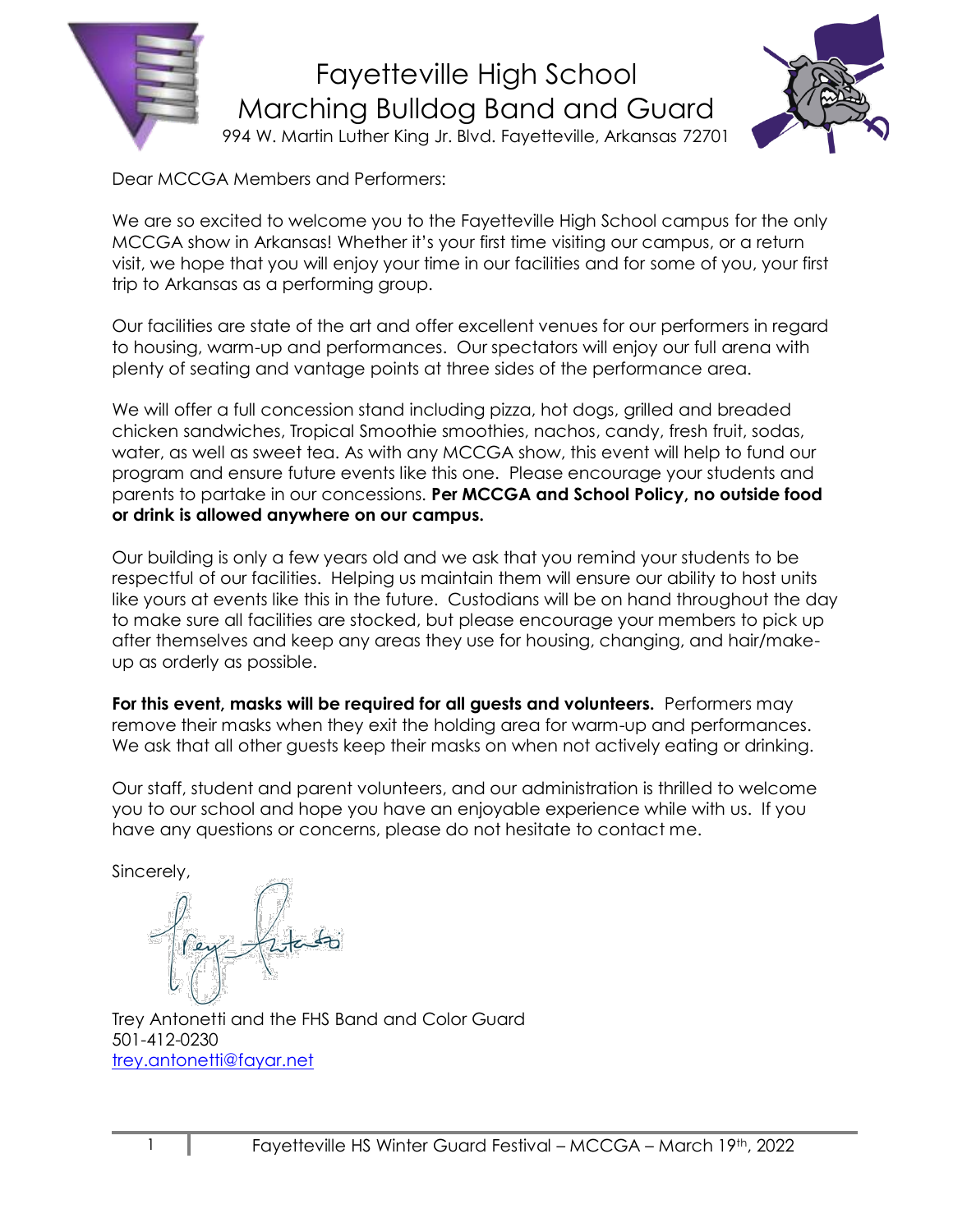

# Fayetteville High School Marching Bulldog Band and Guard



## 994 W. Martin Luther King Jr. Blvd. Fayetteville, Arkansas 72701

#### **Unit Check-In:**

Units will check-in at the Performing Arts Center (PAC) lobby, located to the right of the outdoor staircase in the center of the building. There will be signs throughout the campus guiding you to different sites. Signs indicating performer flow will be GREEN. It is not necessary for you to bring the entire unit to check-in, but they will need to utilize the PAC Doors to get to their housing site.

#### **Spectator Entrance:**

Spectators will enter through the Arena Complex lobby, located opposite the Performer Entrance to the left of the outdoor staircase in the center of the building. There will be signs throughout the campus guiding you to different sites. Signs indicating Spectator flow will be YELLOW.

#### **Buses and Equipment Trucks:**

You will unload all large props and equipment in the South West corner of the main parking lot located in front of the Arena Complex off of Stadium Drive. Buses and Large Equipment trucks will park at north of campus across Bulldog Blvd. near our Football field and athletic complexes. This lot is where many of our students park during the year and is within a short walking distance of the school, but it is recommended that you drop off props before going to park. *Please note* that while our drop-off lot will accommodate buses, box trucks, and large vehicles, it will not accommodate semis. If you plan to utilize a semi-truck, please contact us immediately so that we may coordinate a plan for your unit.

#### **Prop Storage:**

Large equipment, props and tarps will be held in our tournament gym attached to the performance arena. This space is accessible through an alley on the west side of the school. As this space is open air with the performance gym, please make your crews aware that they will need to be quiet moving equipment and props in.

#### **Housing and Personal Storage:**

Each unit will be given space in one of the main Performing Arts Center (PAC) hallways, the Band Room, Orchestra Room or Choir Room. Please note that food and drink are not allowed in the large ensemble rooms and will be monitored as such. **Per school policy, no outside food items or drinks are permitted in the building.** All equipment must be padded and taped according to MCCGA Policy and will be inspected upon check-in. MCCGA and Fayetteville High School are not responsible for lost or stolen items. **Spinning of any kind is not allowed in housing areas.** 

## **Dressing Facilities:**

In the PAC there are two bathrooms downstairs near unit check-in, two bathrooms upstairs near the cafeteria, and two large dressing rooms. These spaces are being offered to us by our theatre department and will be monitored. Encourage your students to be respectful of their behavior and clean up any mess they may make while in the facilities.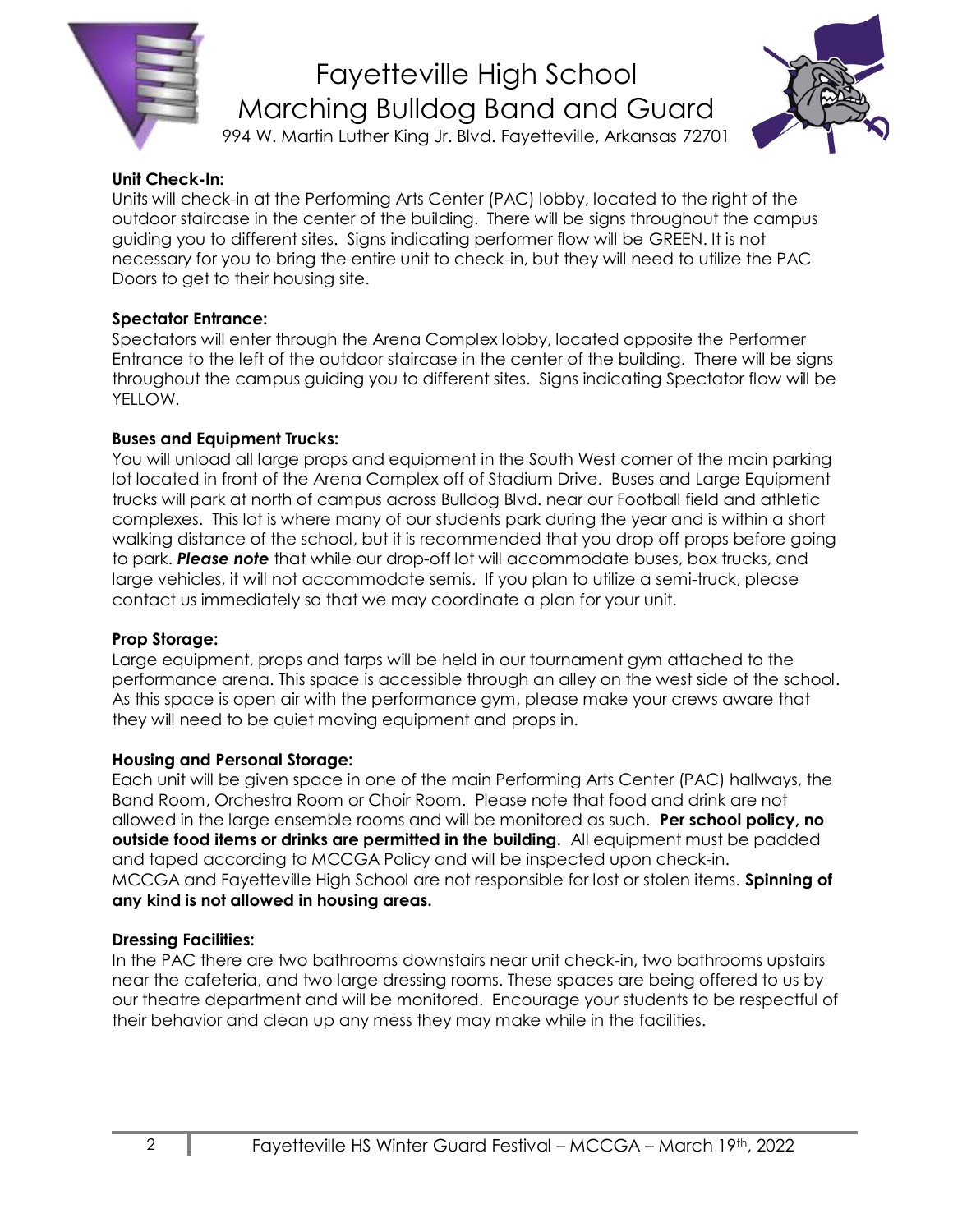



## **PERFORMANCE FLOW INFORMATION**

#### **Sound Check:**

Sound check will be held before the start of the contest and during breaks. The sound table will be located in the front right corner of the performance arena (downstage left). A CD player and auxiliary cord will be provided. Please ensure your CD is a music CD and not a data CD, and remember to place all devices on Airplane Mode during sound check and performance. It is advised that a staff member with your group be at the sound table for the entirety of your performance.

#### **Holding Area:**

From housing, your performers will be escorted to our wrestling room which will serve as a holding area. Students will be taken outside to get to the Athletic Complex. It is recommended your students wear protective footwear when leaving housing. In the event of inclement weather, an alternate route will be provided. Once in holding, you may use this time as you see fit, but you may not spin any equipment in the holding area. Please keep all equipment and hard soled shoes off of the wrestling mats. Students will proceed through one set of interior double doors to move on to warm-up.

#### **Warm-Up Gym:**

Warm-up will be held in our auxiliary gym which is a full gym. Physical and Equipment Warm-up will be held in the same area. No sound system will be provided, but a personal system may be used for the last half of your warm-up. Please be considerate of volume during warm-up, not only with your sound system, but with verbals and counting. You must stay on the provided floor during warm-up, and exit as soon as your time is up. Students will pass through two interior doors to get to prop holding and staging before taking the floor to perform.

## **Staging:**

Students will be taken from the warm-up gym to our tournament gym to pick up any large props or floors. They will then be escorted down a short hallway to the entrance to the gym. Please note this area is open and sound will carry. No pre-show rituals/hype routines will be permitted at this time. It is suggested units take care of this in holding before entering warm-up.

#### **Time Line and Performance Arena:**

Performers will enter from the AUDIENCE FRONT LEFT corner and exit to the AUDIENCE FRONT RIGHT corner. The timeline will be vertical. When exiting, students will enter the tournament gym to refold. This area shares an open air wall with the performance area, so please keep noise to a minimum. Students will exit the building to load equipment and props immediately following the performance.

## **Retreat:**

There will be a captain's only retreat following the last performance in Regional A and another following the Open/World performances. Captains should report to the warm-up gym following the final unit's performance.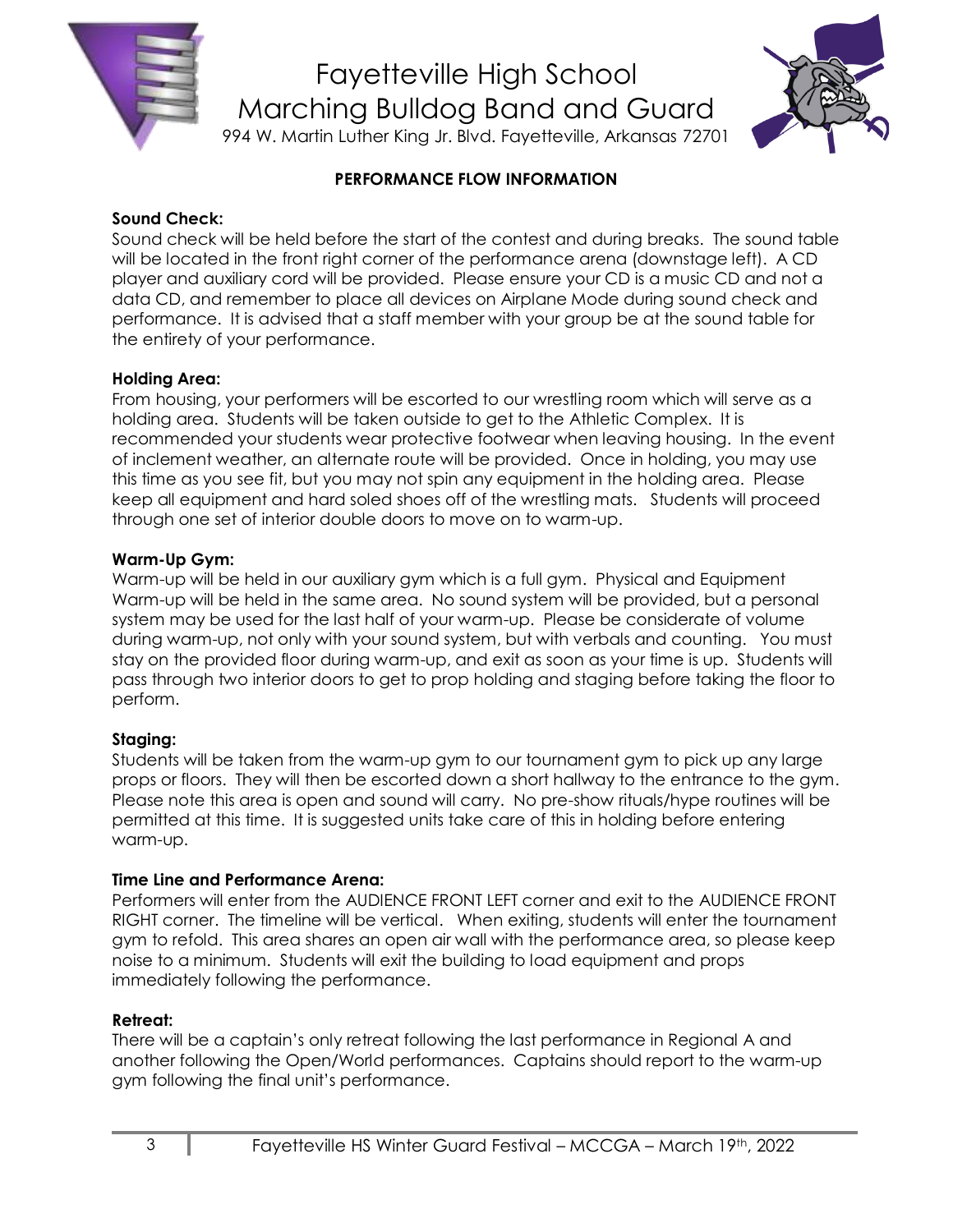



### **FESTIVAL AMENITIES AND ACCOMODATIONS**

**Concessions:** Per school policy, no outside food or drink is to be brought into the building. We will offer concessions throughout the day. Our entree items include pizza, grilled and breaded chicken sandwiches, hot dogs, and Tropical Smoothie smoothies. All other items, including nachos, pretzels, popcorn, candy, fruit, Tropical Smoothie smoothies, tea will be sold a la carte. Please encourage your students and parents to partake in our concession stand offerings.

**Please note:** Fayetteville High School is a tobacco free (including e-cigs/vape) and alcohol free campus.

#### **Spectator Admission:**

Per MCCGA Policy, admission prices are set at \$7 for adults, \$5 for students age 5-18, \$5 for seniors 60 years of age or older, and free for children under the age of 5. Only MCCGA Director badges, Board badges, Fayetteville athletic and AAA passes will be accepted as passes for the show.

#### **Director's Hospitality:**

Due to MCCGA Policies regarding COVID Mitigation, a director's hospitality room will not be offered this year.

#### **Tabulation, Judging and Critique:**

The tabulation and Judges Area is off limits to everyone except authorized personnel. You may pick up your packet at the sound table following retreat. Critique will be held in the FHS Dance Studio located near the Judge's Room and Holding Area.

#### **Off-Limits:**

The exterior facilities north of the PAC and Athletic Complexes, as well as the other buildings on campus will be off-limits to all units, spectators, and directors. **Please do not allow students to spin any equipment outside of the Warm-Up Area.** Please remind parents, staff and students that any area marked off-limits is not to be entered. This includes the offices, conference rooms, classrooms, and library.

#### **Performer Seating:**

While our arena has plenty of seating, we ask that the seats in front of the performers be kept open to spectators. Please ask your performers to sit in the side section or back side seats during performances.

#### **Nurse and Medical Care:**

A trained professional will be on site in the event of a medical emergency. This station will be held in the Sports Medicine Room located on the bottom level of the performance arena near the gym entrance.